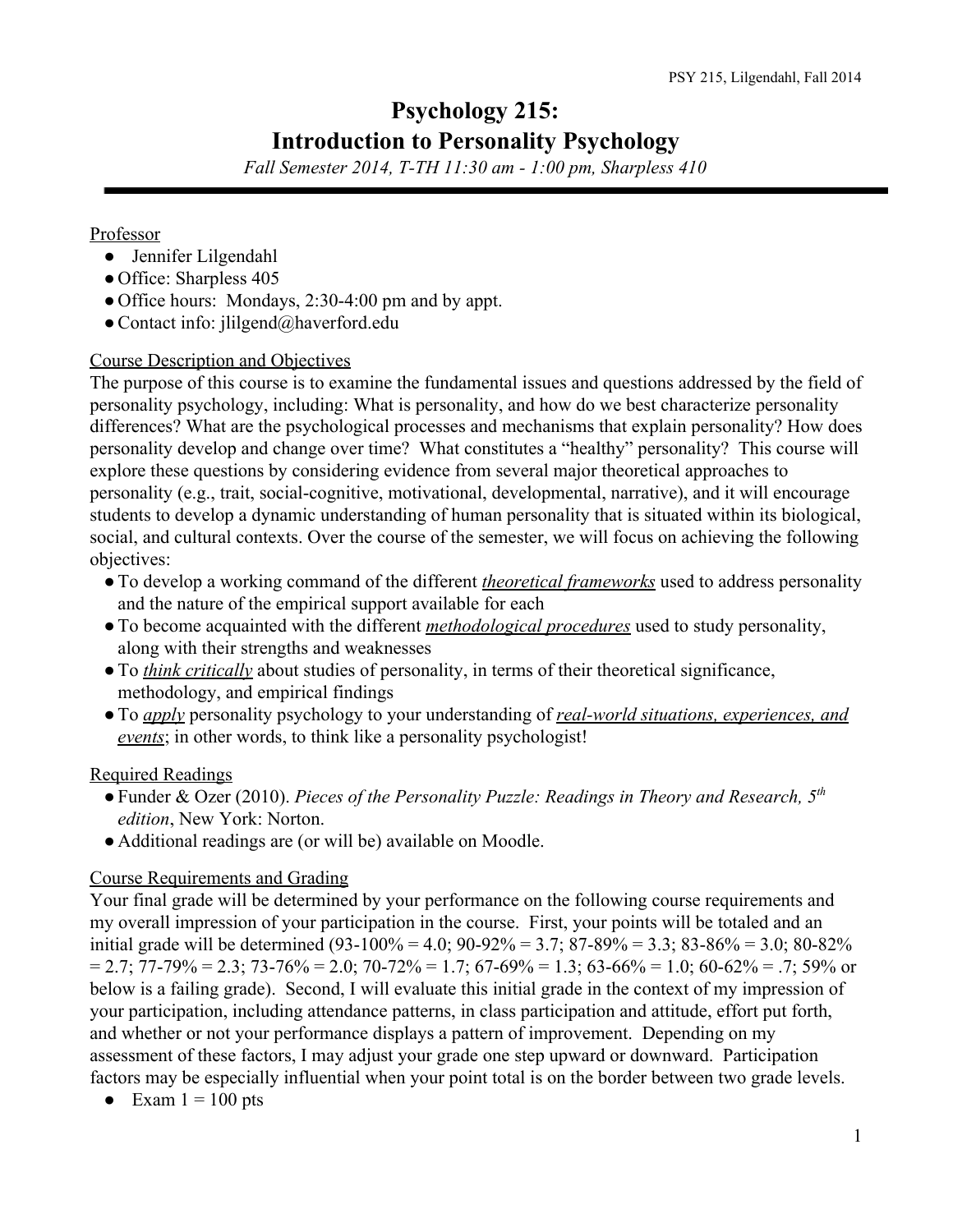- $\bullet$  Exam 2 = 100 pts
- Exam  $3 = 80$  pts
- Final paper  $= 100$  pts

## Exams

There will be three in-class administered exams in this course. The first exam will be on Tuesday, 9/30, the second exam will be on Tuesday, 11/11, and the third exam will be on the last regular day of class, Thursday, 12/11. Exams will involve a combination of multiple choice, short answer, and essay questions. Further details regarding the content, format, and grading of the exams will be provided in class.

## Final Paper

The final assignment for this course will be a 10-15 page research paper due by Friday, 12/19 at noon. Details about this paper assignment will be provided in class.

Course Policies

- Attendance: A good pattern of attendance is expected in this course. In general, I will not penalize you for the occasional missed class (e.g., 1 or 2); however, it is best to email me to let me know if you are going to miss class because you are sick or have some kind of conflict. This is especially true for athletic conflicts, which should be communicated to me as far in advance as possible. You are responsible for staying on top of announcements made in class even if you are not present. If I notice a pattern of poor attendance, I will contact you to discuss the issue, and it may be reflected in your final grade.
- Late work: My policies regarding the grading of late work are as follows: » Exams: Because exams will be administered during class time, turning them in late should not typically be an issue. If you miss an exam without prior arrangements being made, you will receive a 0. If you think you may have a legitimate conflict with an exam date, please let me know as early as possible. With enough advance warning, an exam make-up time may be scheduled.

 $\frac{y}{x}$  Paper: Because the final paper is due at the very end of the semester, you will receive a zero on the paper if it is late unless prior arrangements have been made involving your dean.

• Permissions: All of the materials made available to you in this course, including the syllabus, all handouts, the exams, and the PowerPoint slides, are my intellectual property as the professor of this course and should not be shared with anyone outside the course or posted anywhere without my permission. Also, lectures should not be recorded without my permission.

#### Accommodations for disabilities

Students who think they may need accommodations in this course because of the impact of a disability are encouraged to meet with me privately early in the semester. Students should also contact Rick Webb, Coordinator, Office of Disabilities Services (rwebb@haverford.edu, 610-896-1290) to verify their eligibility for reasonable accommodations as soon as possible. Early contact will help to avoid unnecessary inconvenience and delays.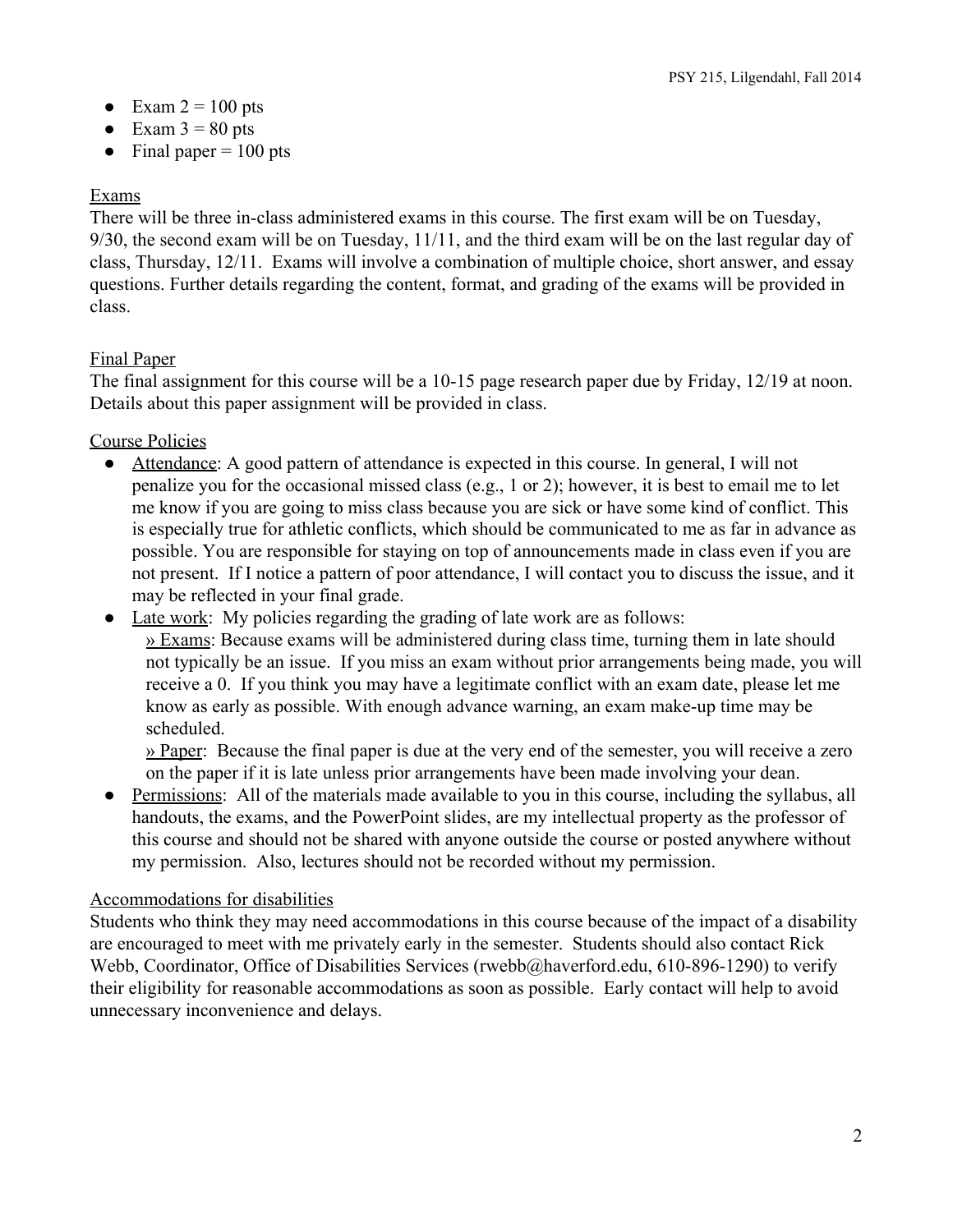# **COURSE SCHEDULE**

| Wk             | <b>Date</b>  | <b>Topics</b>                                                 | <b>Readings</b>                                                                                                                                  |
|----------------|--------------|---------------------------------------------------------------|--------------------------------------------------------------------------------------------------------------------------------------------------|
| $\mathbf{1}$   | 9/2          | First day – overview of course                                |                                                                                                                                                  |
| $\mathbf{1}$   | 9/4          | Conceptual and Methodological                                 | P <sup>3</sup> : McAdams, What Do We Know When We Know a Person?,                                                                                |
|                |              | Intro to Science of Personality                               | pp. 4-14                                                                                                                                         |
|                |              |                                                               | P <sup>3</sup> : Vazire & Mehl, <i>Knowing Me, Knowing You</i> , pp. 32-47                                                                       |
|                |              | <b>Level 1: Traits</b>                                        |                                                                                                                                                  |
| $\overline{2}$ | 9/9          | The "Big Five" Traits: Validity<br>and the Prediction of Life | P <sup>3</sup> : McCrae & Costa, The Five-Factor Theory, pp. 97-118<br>P <sup>3</sup> : Ozer & Benet-Martinez, Personality and the Prediction of |
|                |              | Outcomes                                                      | Consequential Outcomes, pp. 126-140                                                                                                              |
| $\overline{2}$ | 9/11         | The Biological Basis of Traits I:                             | M: Dobbs (2007). The Gregarious Brain (NY Times)                                                                                                 |
|                |              | Traits and the Brain                                          | $P^3$ : Canli, <i>Functional Brain Mapping of E and N</i> , pp. 156-166                                                                          |
| 3              | 9/16         | The Biological Basis of Traits                                | P <sup>3</sup> : Pinker, My Genome, My Self, pp. 234-238 and pp. 243-245                                                                         |
|                |              | II: Genes, Environments, and                                  | P <sup>3</sup> : Borkenau, et al, Genetic and Environmental Influences on                                                                        |
|                |              | Their Interactions                                            | Observed Personality, pp. 170-180                                                                                                                |
|                |              |                                                               | M: Caspi, et al (2002). Role of Genotype in the Cycle of Violence                                                                                |
|                |              |                                                               | in Maltreated Children<br>P <sup>3</sup> : Roberts & Mroczek, Personality Trait Change in Adulthood,                                             |
| 3              | 9/18         | Traits Over Time: Patterns and<br>Mechanisms of Personality   | pp. 119-125                                                                                                                                      |
|                |              | <b>Stability and Change</b>                                   | M: Neyer & Asendorpf (2001). Personality-Relationship                                                                                            |
|                |              |                                                               | Transaction in Adulthood                                                                                                                         |
| $\overline{4}$ | 9/23         | Culture and Traits: Questions,                                | P <sup>3</sup> : Ramirez-Esparza, et al, Are Mexicans More or Less Sociable                                                                      |
|                |              | Answers, and Complexities                                     | than Americans?, pp. 457-467                                                                                                                     |
|                |              |                                                               | M: Schimmack, et al., (2002). Culture, Personality, and<br>Subjective Well-being                                                                 |
|                |              |                                                               | P <sup>3</sup> : Oishi, <i>Personality in Culture: A Neo-Allportian View</i> , pp.                                                               |
|                |              |                                                               | 482-487                                                                                                                                          |
| $\overline{4}$ | 9/25         | Extraversion vs. Introversion:                                | M: Cain (2012). Excerpts from Quiet: The Power of Introverts                                                                                     |
|                |              | An In-depth Look                                              | in a World that Can't Stop Talking                                                                                                               |
| 5              | 9/30         | Exam 1                                                        |                                                                                                                                                  |
|                |              | <b>Level 2: Contextualized</b>                                |                                                                                                                                                  |
|                |              | <b>Personality Processes -</b>                                |                                                                                                                                                  |
|                |              | <b>Cognition, Motivation, and</b>                             |                                                                                                                                                  |
| 5              | 10/2         | Development                                                   | $P3$ : Mischel, <i>Personality Coherence and Dispositions in a</i>                                                                               |
|                |              | The Social-Cognitive Approach                                 | Cognitive-Affective Personality System (CAPS) Approach, pp.                                                                                      |
|                |              |                                                               | 517-532                                                                                                                                          |
|                |              |                                                               | M: Downey & Feldman (1996). Implications of Rejection                                                                                            |
|                |              |                                                               | Sensitivity for Intimate Relationships                                                                                                           |
| 6              | $10/7 -$     | Social-Cognitive Approach II:                                 | M: Dweck & Leggett (1988). A Social-Cognitive Approach to<br>Motivation and Personality.                                                         |
|                | 10/9         | Dweck's Implicit Beliefs Model                                | M: Dweck, Excerpt from Mindsets                                                                                                                  |
|                |              | <b>Fall Break</b>                                             |                                                                                                                                                  |
| $\tau$         | 10/2         | Motivation I: Psychodynamic                                   | P <sup>3</sup> : Baumeister, et al, Freudian Defense Mechanisms and                                                                              |
|                | $\mathbf{1}$ | theory and defensive processes                                | Empirical Findings in Modern Social Psychology, pp. 280-293                                                                                      |
|                |              |                                                               | $P3$ : Edelstein, et al, Individual differences in emotion memory,                                                                               |
|                |              |                                                               | pp. 298-307<br>M: Newman & McKinney (2002). Repressive Coping and                                                                                |
|                |              |                                                               | Threat Avoidance                                                                                                                                 |
| $\overline{7}$ | 10/2         | Motivation II: Implicit Motives                               | M: McAdams, Ch 7, pp. 279-292                                                                                                                    |
|                | 3            | and the Picture Story Exercise                                | M: Wirth, et al., (2006). Salivary Cortisol Changes After                                                                                        |
|                |              |                                                               | Winning or Losing a Dominance Contest Depend on Implicit                                                                                         |
|                |              |                                                               | Power Motivation                                                                                                                                 |